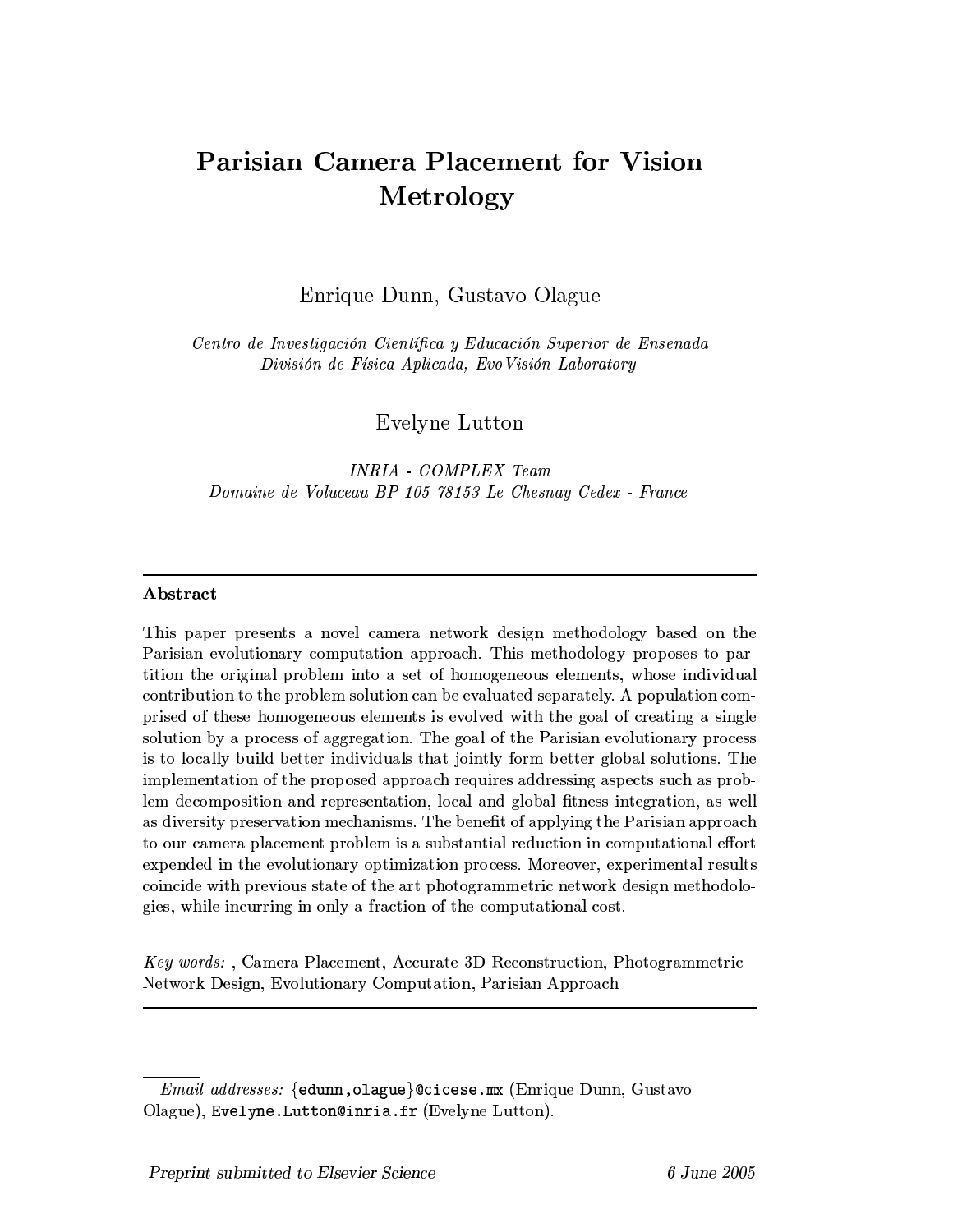#### $\mathbf{1}$ Introduction

Planning a photogrammetric network with the aim of obtaining a high-accurate 3D object reconstruction is considered as a challenging design problem in vision metrology (1). This design problem offers an intricate combination of interactions between the sensor physical constraints, the mathematical modeling of the problem, as well as the numerical methods used to solve it  $(2),(3)$ . Building on previous research on automated sensor placement, we develop a novel methodology for sensor placement based on the *Parisian* approach to evolutionary computation (EC). The Parisian approach of *individual evolution* considers that a single individual represents a partial solution to the considered problem. Hence, a process of aggregation of multiple individuals is needed in order to arrive at a solution. We incorporate such an approach to the camera network design problem by evolving a population of camera subnetworks. As a result, computational requirements are greatly reduced for individual fitness evaluation due to the reduced size of the total mathematical model. Parisian evolution is a complex optimization technique because multiple new aspects need to be considered in the evolutionary computation framework, such as: problem partitioning and representation, local fitness evaluation, global fitness evaluation and redistribution, population diversity preservation, and finally aggregation of individuals. In this paper, we attempt to combine widely accepted principals and techniques used in EC research. On the other hand, in the case of radical new concepts we provide a first solution based on the characteristics of the studied problem. Previous works have used what is called the Parisian approach. The work of Collet et al. (14) can be considered the first attempt to use the concept of individual evolution applied to the problem of iterate function systems within the domain of genetic programming. Louchet *et al.* (15) use also Parisian evolution for a problem of stereo vision, which could be seen as the first work in the evolution strategies domain.

Vision metrology addresses the attainment of accurate visual measurements from digital images. The choice of an adequate imaging geometry plays a major role in this process (1). The process by which the best possible configuration can be automatically determined, is still an open research area. Today, practitioners generally rely on heuristic means for making these crucial decisions. On the other hand, the problem of 3D reconstruction from multiple redundant image measurements is very well studied in photogrammetry and can be rigorously solved using iterative non-linear optimization techniques (5). Nevertheless, the lack of a widespread utilization of network design inside the photogrammetric community can be attributed to the inherent design complexity and its expensive computational requirements. Photogrammetric network design requires complex spatial reasoning about the geometrical characteristics of an object and the mathematical modeling of optical triangulation. This reasoning is by no means trivial and has been the topic of very diverse research.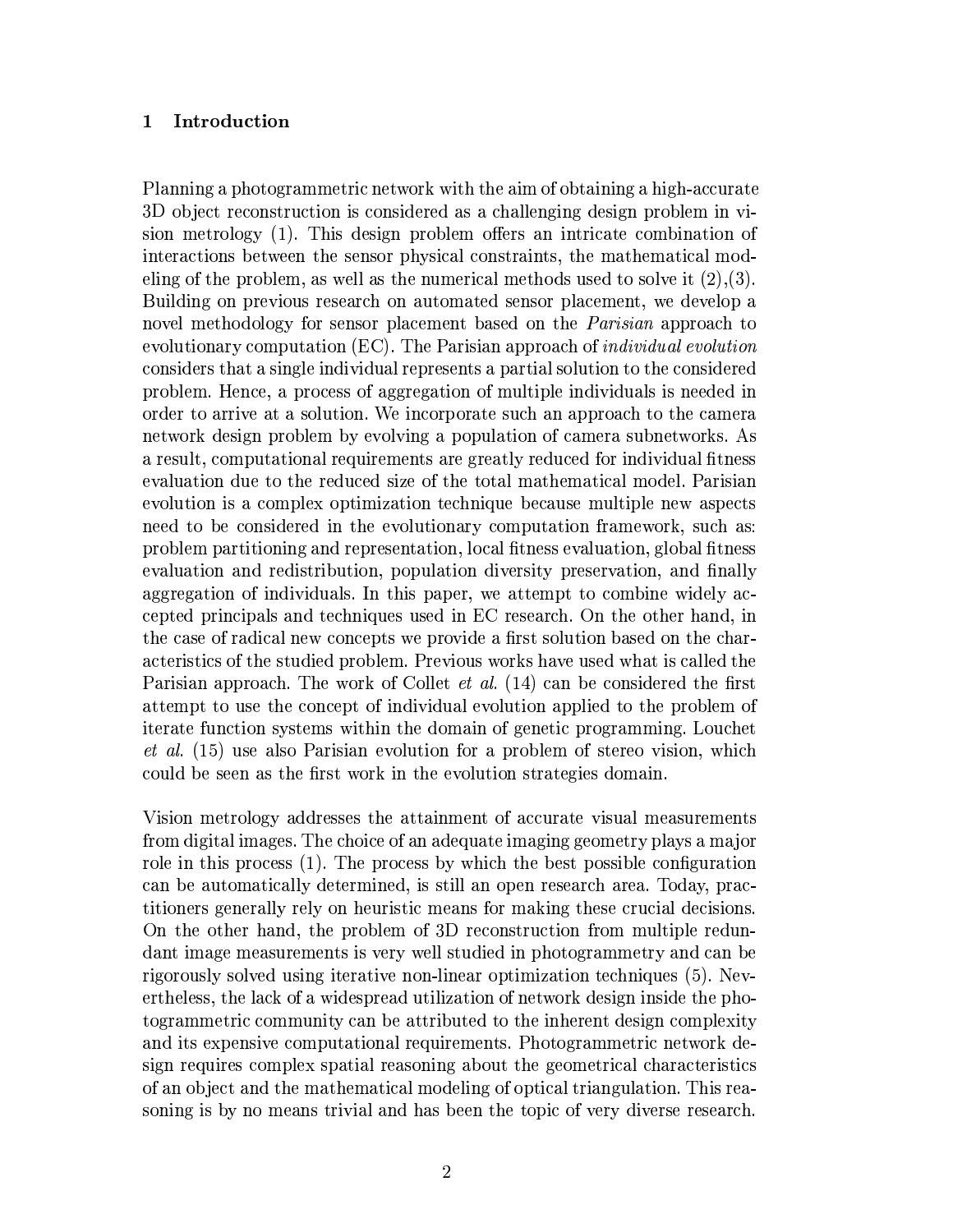For example, the work of Mason (6) solves the problem of camera placement by incorporating considerable *a priori* knowledge into an expert system. In this way, a set of heuristics based on the theory of *generic networks* is used to model the decision making process. On the other hand, the work of Olague and Mohr (9) uses an evolutionary computation approach, developing a criterion based on the error propagation phenomena, which was further extended considering a bundle adjustment (7). In this way, the required spatial reasoning is carried out by and adaptive system based on stochastic meta-heuristics that yield human competitive results. Recently, the work of Saadatseresht *et al.* (8) addresses the problem of improving an existing camera network by positioning additional sensing stations based on what they term "visibility uncertainty prediction modeling". This new modeling is based on the concepts of visibility uncertainty prediction and visibility uncertainty spheres. These concepts provide a mechanism to predict the visibility of current object target points in order to improve the overall certainty. All the above works give special attention to the usefulness of rigorous approaches such as bundle adjustment in order to characterize the quality of the photogrammetric network. In particular, the works of Fraser (4) and Olague and Mohr (9) have provided insight into how a mathematical modeling could be derived in order to simplify the network design. The aim of this work is to present a new network design simplification based on the numerical optimization approach. This work shows the ongoing development of the EPOCA sensor planning system and implements an evolutionary computation methodology based on the Parisian approach (10). This is accomplished in order to efficiently search the space of possible camera configurations while maintaining high-qualitative solutions of the photogrammetric adjustment process.

This paper is organized as follows. First we briefly introduce the quality criterion we have used to characterize a network configuration. Then, the paradigm of Parisian evolution is presented. A solution to the photogrammetric network design in terms of Parisian evolution is described together with implementation details about the problem partitioning, solution aggregation, individual fitness evaluation and diversity preservation techniques. Finally, experimental results are presented followed by discussion and conclusions.

### $\overline{2}$ **Criterion for Accurate Reconstruction**

Accuracy assessment of visual 3D reconstruction consists on attaining some characterization of the uncertainty of our results. The design of a photogrammetric network is the process of determining an imaging geometry that allows accurate 3D reconstruction. In order to estimate the 3D reconstruction error as a function of the disposition of multiple cameras, we will use an approach based on the error propagation phenomena as presented in (9). Under the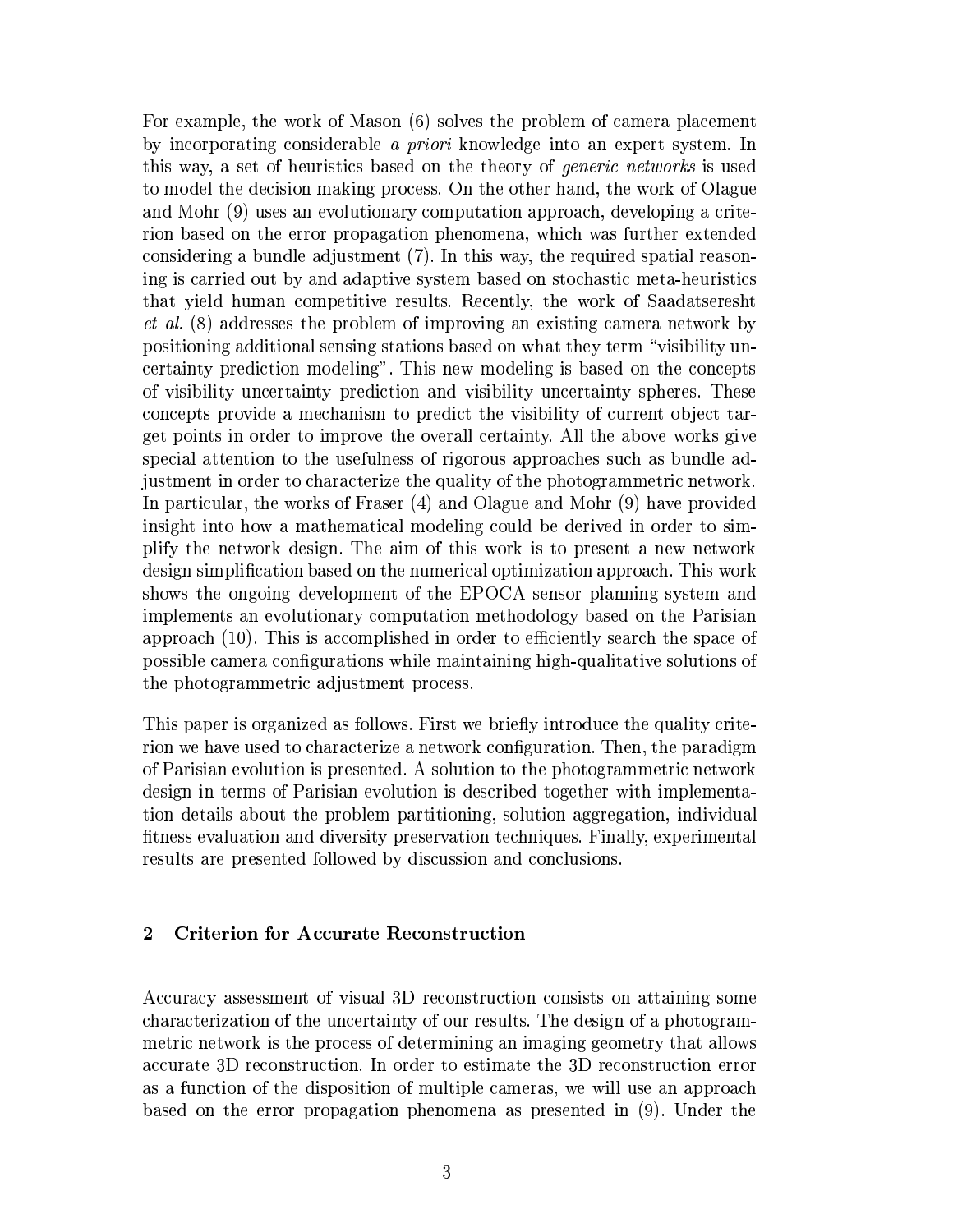pinhole camera model, each 3D point  $P_i = (X_i, Y_i, Z_i)^t$ , where  $i = 1, ..., N$ , is projected into an image point  $p_{ij} = (u_{ij}, v_{ij})^t$  through a  $3 \times 4$  projection matrix  $M_j$ , where  $j = 1, ..., M$ . This relationship is expressed by the collinearity equations

$$
\begin{aligned} u_{ij} &= \tfrac{m_{i1}^j X_i + m_{12}^j Y_i + m_{13}^j Z_i + m_{14}^j}{m_{31}^j X_i + m_{32}^j Y_i + m_{33}^j Z_i + m_{34}^j} \\ v_{ij} &= \tfrac{m_{21}^j X_i + m_{22}^j Y_i + m_{23}^j Z_i + m_{24}^j}{m_{31}^j X_i + m_{32}^j Y_i + m_{33}^j Z_i + m_{34}^j} \end{aligned}
$$

Using these equations, optical triangulation can be obtained solving a least squares system obtained from the projections of a 3D point in several images. In this way, given knowledge of each projection matrix  $M_i$  and the corresponding image measurements, we have a model of the form  $P = f(p)$ . Relying on the implicit function theorem, the covariance matrix  $\Lambda P$  of a 3D reconstruction can be obtained having knowledge of: 1) the 2D image measurement uncertainty  $\Lambda p$  and, 2) a 3D reconstruction model from 2D image data of the form  $P = f(p)$ . Such relationship is stated as follows.

**Proposition 2.1** Given a random variable  $p \in \mathbb{R}^m$ , of Gaussian distribution, mean E[p], and covariance  $\Lambda p$ , and  $P \in \mathbb{R}^n$ , the random vector given by  $P = f(p)$ , where f is a function of class  $C^1$ , the mean of P can be approximated to a first-order Taylor expansion by  $f(E[p])$  and its covariance by:

$$
\Lambda P = \frac{\partial f(E[p])}{\partial p} \Lambda p \frac{\partial f(E[p])^t}{\partial p}.
$$

The 2D uncertainty  $\Lambda p$  can be determined as a function of the incidence angle between the camera viewing direction and the surface normal of a 3D point. The function model of this phenomena in each image axis is obtained using experimental measurements of the projectively invariant cross-ratio. Multiple measurements of the cross-ratio for a set of collinear points were obtained varying the incidence angle of the observing camera. The resulting measurements were used for model fitting. The resulting model is given by the function

$$
y = \beta \left( e^{\left(\frac{\alpha}{90-x}\right)} + e^{\left(\frac{\alpha}{90+x}\right)} \right) + \gamma,
$$

where the best fit parameters are:  $\alpha$ =79.74,  $\beta$  = 1.31 × 10<sup>-3</sup>, and  $\gamma = 8 \times 10^{-3}$ . Once an analytical expression for the reconstruction covariance matrix  $\Lambda P$  is obtained, in order to derive a criterion, a metric for comparing covariance matrices needs to be adopted. For this work, the maximum element of the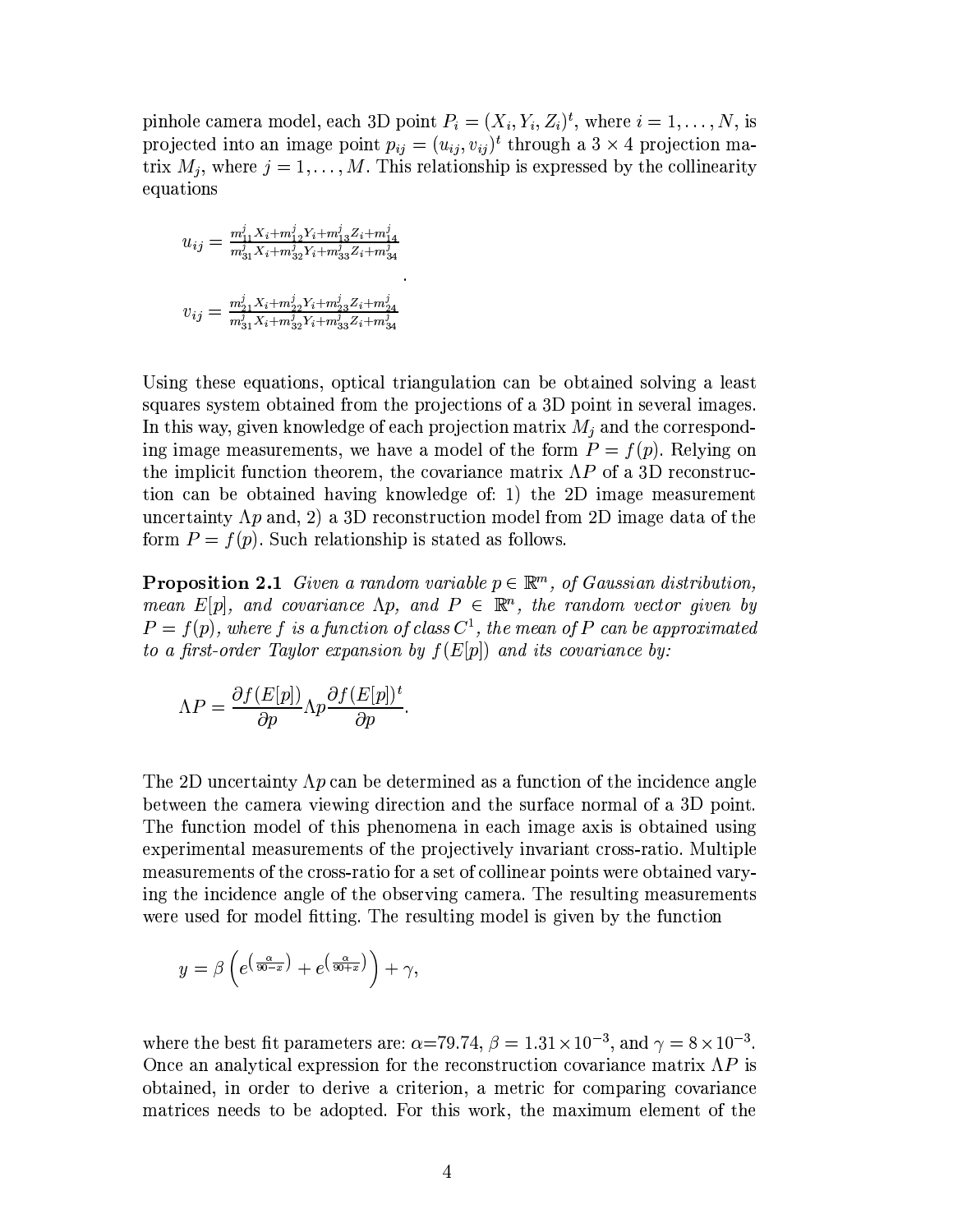main diagonal of  $\Lambda P$  was selected as our criterion:

$$
f_1(M_j, p_i) = \max_{k=1...3} \Lambda P_{kk} \tag{1}
$$

The criterion presented above offers a highly discontinuous search space for imaging geometry. Moreover, the optimization method must take into account several interrelated constraints such as visibility, convergence angle and workspace limitations. However, optical constraints such as field of view, depth of field, resolution and image scale can be disregarded when deciding on imaging geometry. In this work, the cameras are placed according to the viewing sphere model, where viewing distance and camera's intrinsic parameter values can be determined a priori in order to fulfill the aforementioned optical constraints. On the other hand, the complexity is also due to the stochastic nature of the uncertainty assessment process which requires multiple redundant image measurements (11). Additionally, the dimensionality of our optimization problem increases with the number of desired sensing stations. Furthermore, the function landscape of our criterion is highly multi-modal. All the above aspects raise the need for a global optimization technique. The EPOCA system is an example of how evolutionary optimization has successfully addressed this problem (7). However, the computational burden of rigorous photogrammetric adjustments is still an open issue even for moderately sized networks due to the iterative and population based nature of EC techniques. It is in this respect that Parisian evolution becomes a viable alternative to improve our optimization approach.

### $\bf{3}$ The Parisian Approach: Evolutionary Divide and Conquer

The Parisian approach, originally proposed in (12), differs from typical approaches to evolutionary computation in the sense that a single individual in the population represents only a part of the problem solution. In this respect, it is similar to the Michigan approach developed for Classifier Systems (13), where a solution is a rule base obtained from an evolved population of individual rule subsets. Moreover, in this paradigm an aggregation of multiple individuals must be considered in order to obtain a solution for the problem being studied. Thus, the evolution of the whole population is favored instead of the emergence of only a single dominant solution. The motivation for such an approach is to make an efficient use of the genetic search process. This can be achieved from two different perspectives. First, the algorithm discards less computational effort at the end of execution, while considering more than a single best individual as output. Second, the computational expense of the fitness function evaluation is considerably reduced for a single individual.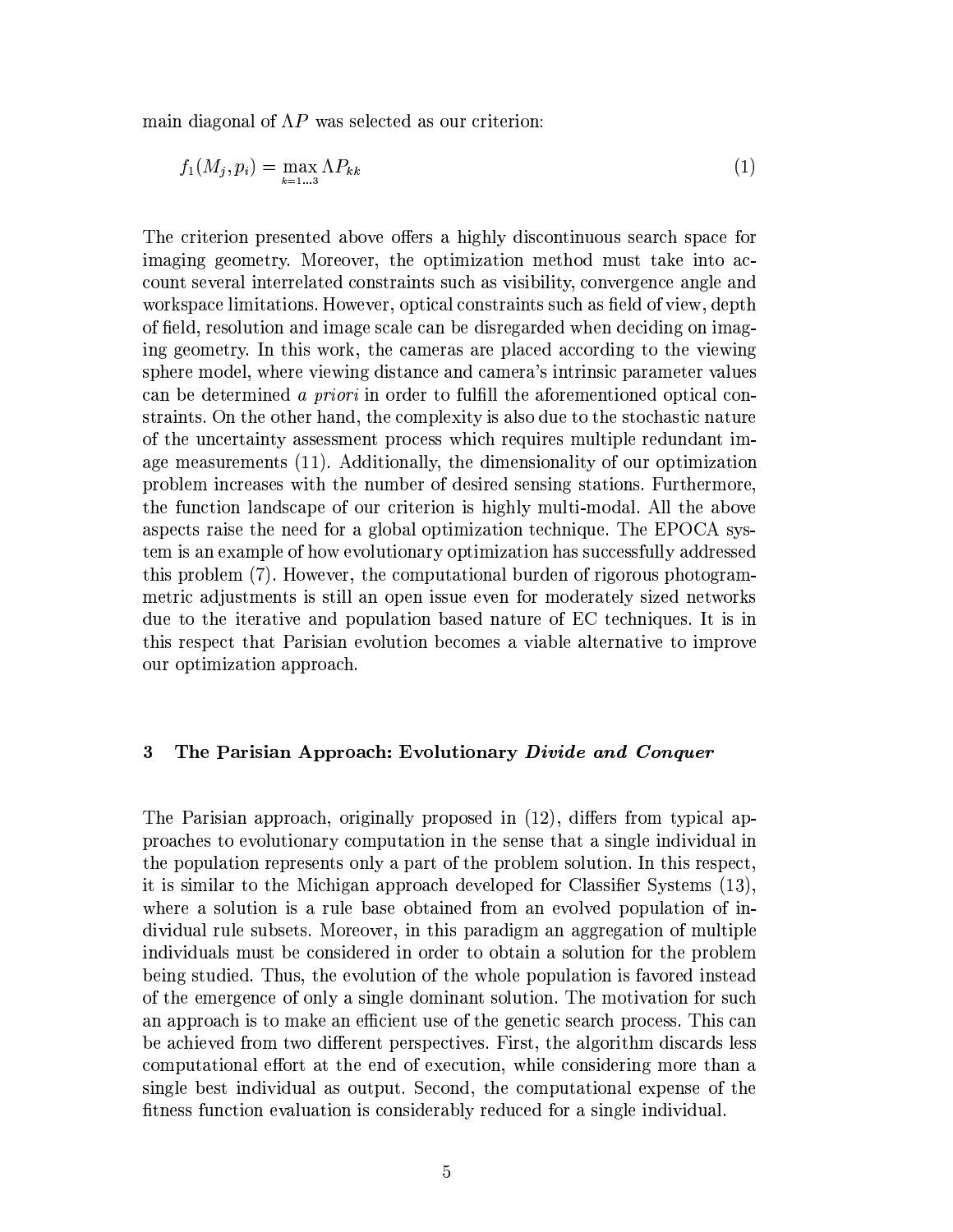

Fig. 1. Outline of our implementation of the *Parisian Camera Placement* approach. Fitness evaluation is modified in order to consider the local and global contribution of an individual.

Under the Parisian approach, many of the canonical aspects of evolutionary algorithms are retained, allowing for great flexibility in its deployment. From an algorithmic standpoint. Parisian evolution involves incorporating a set of specific heuristics to the fitness evaluation stage of an evolutionary algorithm, see Fig. 1. Accordingly, this approach can be adapted to encompass different evolutionary paradigms. However, the applicability of this approach is restricted to problems where the solution can be decomposed into homogeneous elements or components, whose individual contribution to the complete solution can be evaluated. Therefore, each implementation is necessarily application dependent, where the design of a suitable problem decomposition is determinant factor. Thus, the following implementation issues have been identified:

- Partial Encoding. The genetic representation used for a single individual encodes a partial solution.
- Individual Aggregation. A procedure by which a sample of a population, formed by partial solutions, is aggregated to form a complete problem solution.
- Local Fitness. A meaningful merit function must be designed for each partial solution. In this way, the worthiness of a single individual can be evaluated in order to estimate the potential contribution to an aggregate solution.
- Global Fitness. A problem defined merit function can be evaluated from a complete problem solution. However, the worthiness of this composite solution should be reflected on each partial solution.
- Evolutionary Engine. The evolution of the complete population should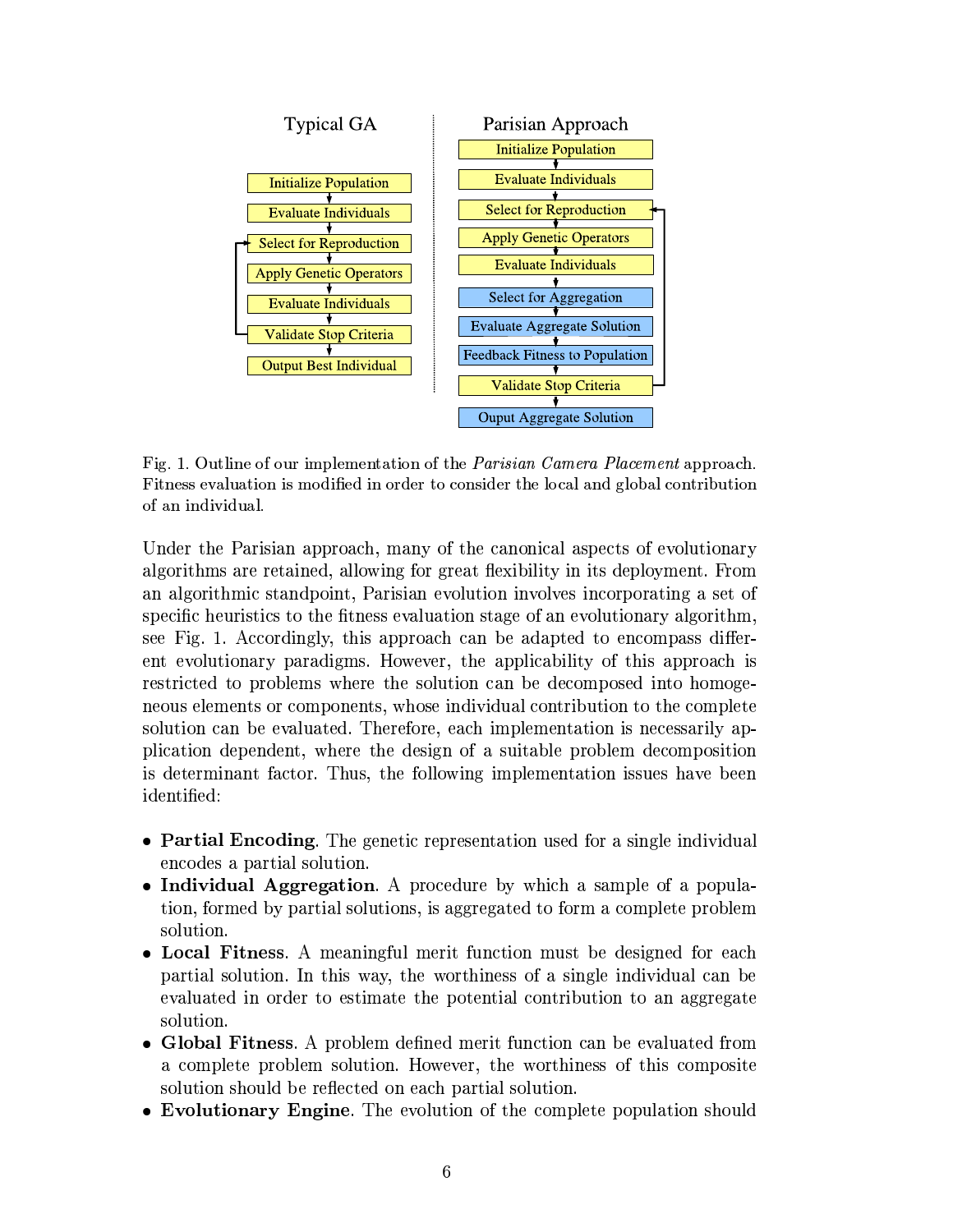promote the emergence of better aggregate solutions. The evolutionary engine requires a scheme for combining local and global fitness values. Also, it requires a diversity preserving mechanism in order to maintain a set of complementary partial solutions.

Successful examples of such an approach can be found in the image analysis and signal processing literature. The Fly Algorithm developed by Louchet et al. (15) is a real-time pattern recognition tool used in stereo vision systems. In such a work, the population is formed by individuals representing each a single 3D point. The evolutionary algorithm favors the positioning of each so called "fly" to a surface point in the observed scene using insightful problem modeling. The work of Collet *et al.* (14) incorporates the Parisian approach to the solution of the inverse problem for Iterated Function Systems (IFS). In this instance a Genetic Programming methodology was adopted and experimentation on 2D images presented.

In general terms, the Parisian approach makes the following assumptions:

- (1) A complete problem solution  $X \in S$  can be decomposed into *n* components  $x_i \in S'$ . Moreover, there exists a mapping  $T : S' \times \ldots \times S' \rightarrow S$ .
- (2) There exists a meaningful merit function  $f_{loc}: S' \to \mathbb{R}$  for evaluating each decomposed element.
- (3) There exists a meaningful merit function  $f_{global}$ :  $S \rightarrow \mathbb{R}$  for evaluating an aggregate solution.
- (4) The fitness landscape defined by  $f_{loc}$  has sufficient structure to guide the evolutionary search process (i.e. if the problem solution is to be composed of a diverse set of components, then  $f_{loc}$  should provide a multi-modal function landscape).

Under these assumptions, evolutionary search is carried out over  $S'$  optimizing  $f_{loc}$ . However, the fitness values of the evolved individuals are systematically modified in order to promote the emergence of improved composite solutions in  $S$ . This is achieved by: 1) periodically sampling the evolving population to form aggregate solutions, 2) evaluating aggregate solutions through  $f_{global}$  and 3) adjusting the fitness values of the evolving individuals in  $S'$  accordingly. Figure 2 illustrates this process as well as the relationship between the different search spaces involved in the Parisian evolutionary approach. Depending on the interactions between  $f_{loc}$  and  $f_{global}$ , complex population dynamics can emerge.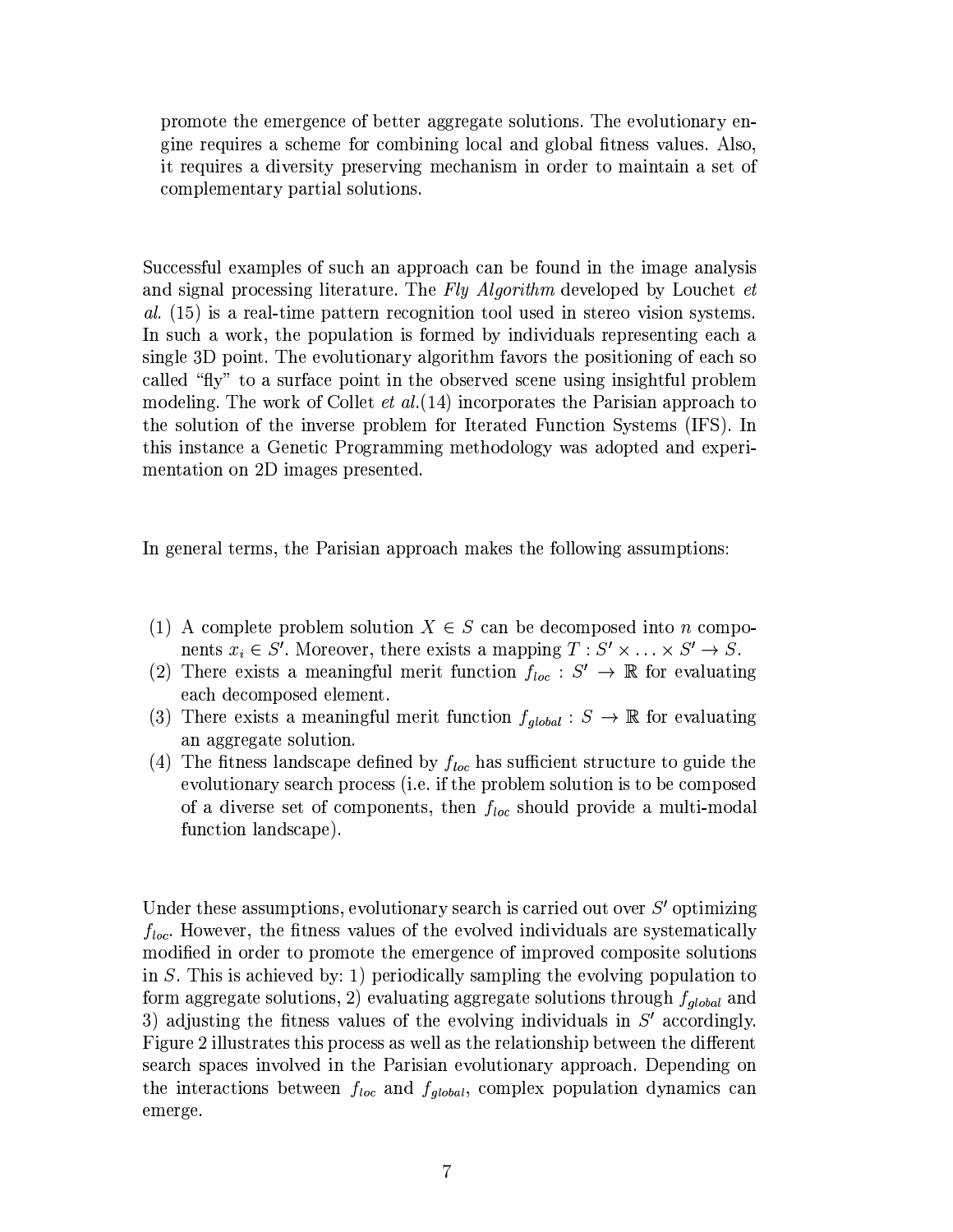

Fig. 2. Conceptual description of our Parisian Camera Placement approach. Interaction between different search spaces is based on adjusting the population fitness values in accordance to a global fitness evaluation.

# Parisian Approach to Camera Network Design  $\overline{\mathbf{4}}$

Camera placement can be viewed as a geometric design problem where the control variables are the spatial positioning and orientation parameters of a finite set of cameras. In order to state such design problem in optimization terms the criterion expressed in section 2 is adopted. However, due to the sensor characteristics and mathematical modeling of the problem a strongly constrained optimization problem emerges. In this section we will discuss the different implementation issues involved in our incorporation of the Parisian approach into the camera placement problem.

#### $\sqrt{4.1}$ Problem Partitioning and Representation

A viewing sphere model for camera placement is adopted in order to reduce the dimensionality of our search space. Therefore, given a fixed radius, each camera position is defined by its polar coordinates  $[\alpha_i, \beta_i]$ . A network of M cameras is represented by a real valued vector

$$
\Psi \in \mathbb{R}^{2M} \quad where \quad \alpha_i = \Psi_{2i-1}, \beta_i = \Psi_{2i} \quad for \quad i = 1, \dots, M. \tag{2}
$$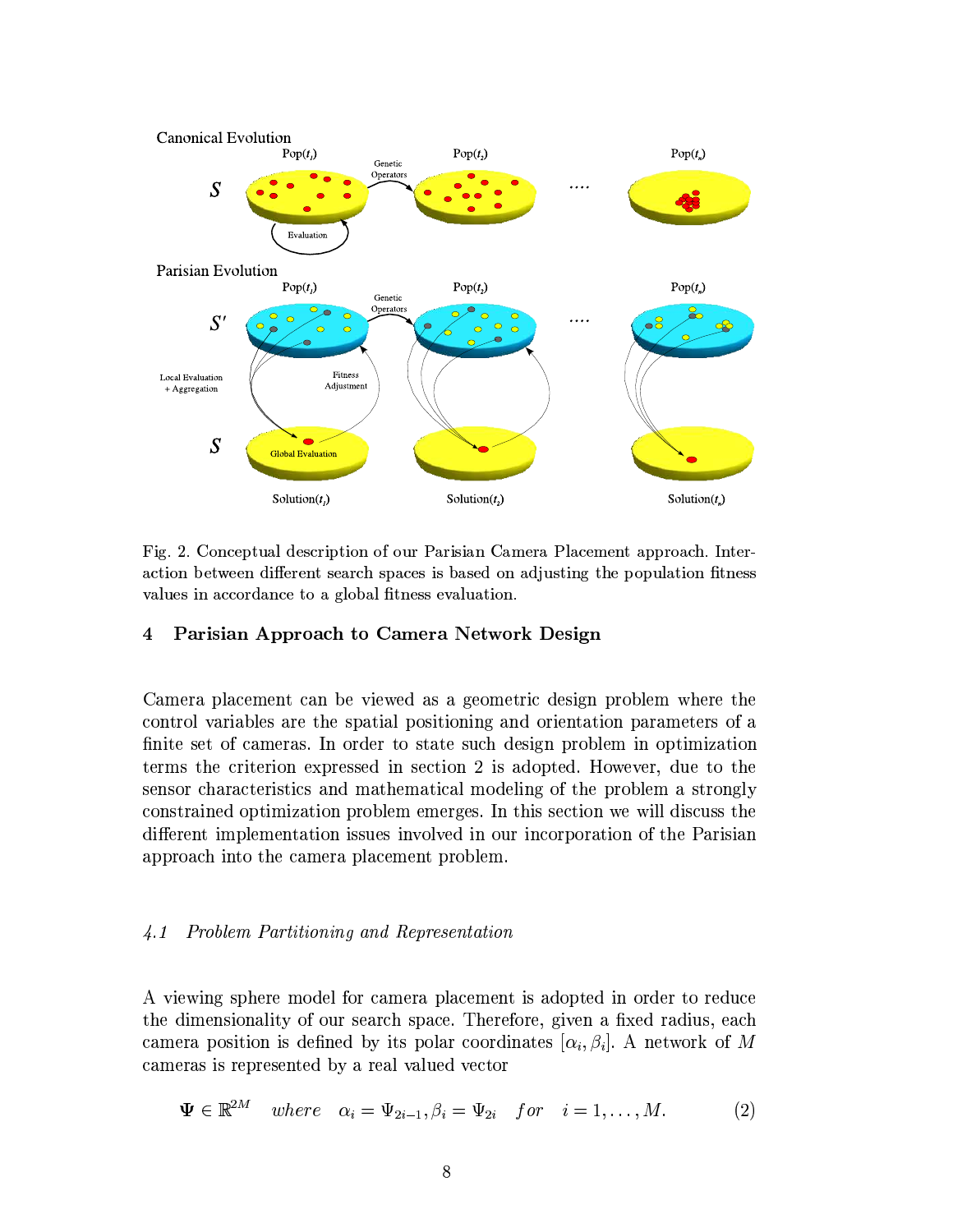Our design problem allows the decomposition into individual elements since the complete camera network is formed by a set of homogeneous components. Nevertheless, a decision on the level of *granularity* of our decomposition is crucial. Here we have the choice of an individual representing a single camera or a camera subnetwork (i.e. a set of cameras). We have decided for the latter option since such an individual can be meaningfully evaluated in terms of its imaging geometry contribution to 3D reconstruction. Hence, each individual in the population represents a fixed size subnetwork of  $N$  cameras, denoted by a vector of the form

$$
\psi^j \in \mathbb{R}^{2N} \quad where \quad \alpha_i = \psi_{2i-1}^j, \beta_i = \psi_{2i}^j \quad for \quad i = 1, \dots, N. \tag{3}
$$

where  $j$  is defined as the subnetwork population index. Accordingly, a complete camera network specification is given by the aggregation of J subnetworks

$$
\Psi \in \mathbb{R}^{2M} = \bigcup_{j=1}^{J} \psi^j, \quad where \quad M = J \times N \tag{4}
$$

# 4.2 Local Fitness Evaluation

Section 2 presented a photogrammetric approach for estimating the variance of 3D point reconstruction using redundant measurements, see Eq. (1). Such methodology is generally applied to the complete measured object considering all cameras concurrently. Since in our representation we are working with camera subnetworks, it is unlikely that any single individual successfully captures the complete 3D object denoted by the whole set of 3D points **P**. Hence, the object is also partitioned into  $R$  disjoint regions or subsets of points, in such a way that  $\mathbf{P} = \bigcup_{i=1}^{R} P_i$ . A single region of the object is considered visible by a camera network if at least two cameras capture it (i.e. there are no occlusions) and for each of these cameras the incidence angle constraint for 3D reconstruction is satisfied. Hence, the visibility of a camera subnetwork  $\psi^j$  is limited to a subset of the whole object, expressed by  $V(\psi^j) \subset P$ . These values are calculated a priori and stored in a database for on-line query during the optimization procedure. Accordingly, we define the visibility constraint in the form

$$
C_{vis}(\psi^j, P_i) = \begin{cases} 1 & \text{if } P_i \subset \mathbf{V}(\psi^j) \\ 0 & \text{otherwise} \end{cases}
$$

Local fitness evaluation uses the idea of decomposing the problem in subnetworks which provide greater object coverage with higher precision in order to attain higher fitness values. Hence, the uncertainty for each of the sets  $P_i$  is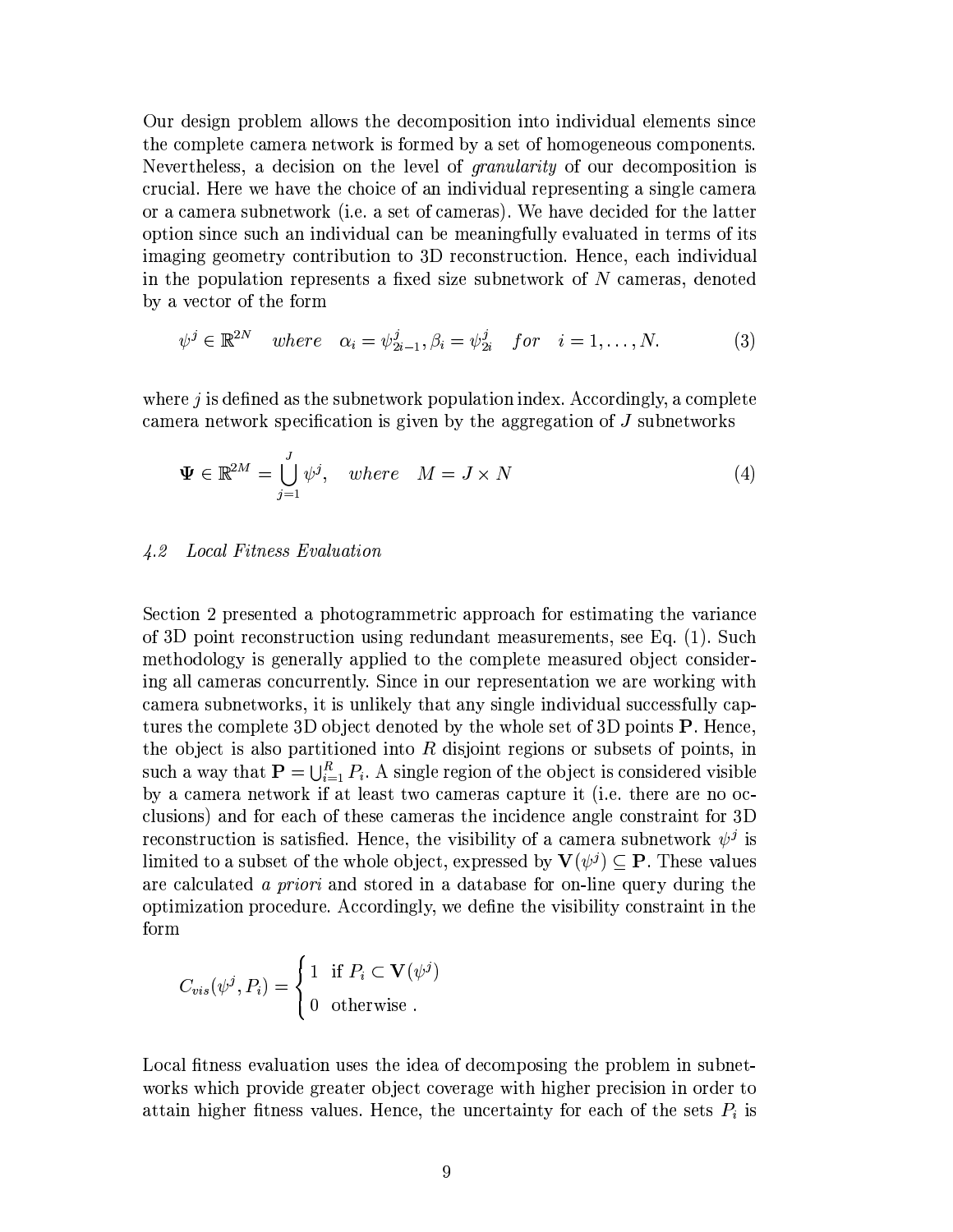evaluated for a single individual  $\psi^j$  accordingly to Equation (1), discarding the portions of the object not sensed by such a subnetwork. In order to reward camera subnetworks that provide greater coverage, the local fitness value is proportional to the number of data points sensed by that subnetwork, which is expressed as  $\#[\mathbf{V}(\psi^j)]$ . Thus, we define this fitness as

$$
f_{loc}(\psi^j) = \frac{\#[\mathbf{V}(\psi^j)]}{\max f_1(\psi^j, P_i)} \quad \forall P_i : C_{vis}(\psi^j, P_i) = 1.
$$
 (5)

Here,  $f_1(\psi^j, P_i)$  represents the 3D reconstruction uncertainty of a given region  $P_i$ , under observation by a subnetwork parametrized by  $\psi^j$ . Note that  $f_1(\psi^j, P_i) > 0$ ,  $\forall P_i : C_{vis}(\psi^j, P_i) = 1$ . In the cases were an individual network does not cover any object region, its fitness is simply set to  $f_{loc}(\psi^j)=0$ .

#### $\angle 4.3$ Global Fitness Evaluation

Once the local fitness of each individual has been evaluated, a process of aggregation is needed to obtain a solution to our camera network design problem. In order to achieve this, a *selection* of a group of individuals from the population must be made, see section 4.6 for details. Accordingly, at each generation t an aggregate solution  $\Psi(t)$  is obtained for global fitness evaluation. This global evaluation uses the same criterion in local fitness evaluation. Therefore, we obtain:

$$
f_{global}(\Psi(t)) = \frac{\#[\mathbf{V}(\Psi(t))]}{\max f_1(\Psi(t), P_i)} \quad \forall P_i : C_{vis}(\Psi(t), P_i) = 1.
$$
 (6)

Such value describes the aptitude of the aggregate solution obtained at generation t. Note that here we also have  $f_1(\Psi(t), P_i) > 0$ . On the other hand, aggregate networks which do not provide complete object coverage are penalized with  $f_{global}(\Psi) = 1$ .

Obviously the goal of the algorithm is to foster the improvement of this global fitness along the course of successive generations. However, another purpose of this evaluation is to be able to reflect on the population the effect of the evolutionary process. The individuals that form part of the aggregate solution will be rewarded or punished based on its global fitness. Also, based on the complete solution characteristics, promising individuals not selected should be compensated so they might contribute in latter stages of the evolutionary process.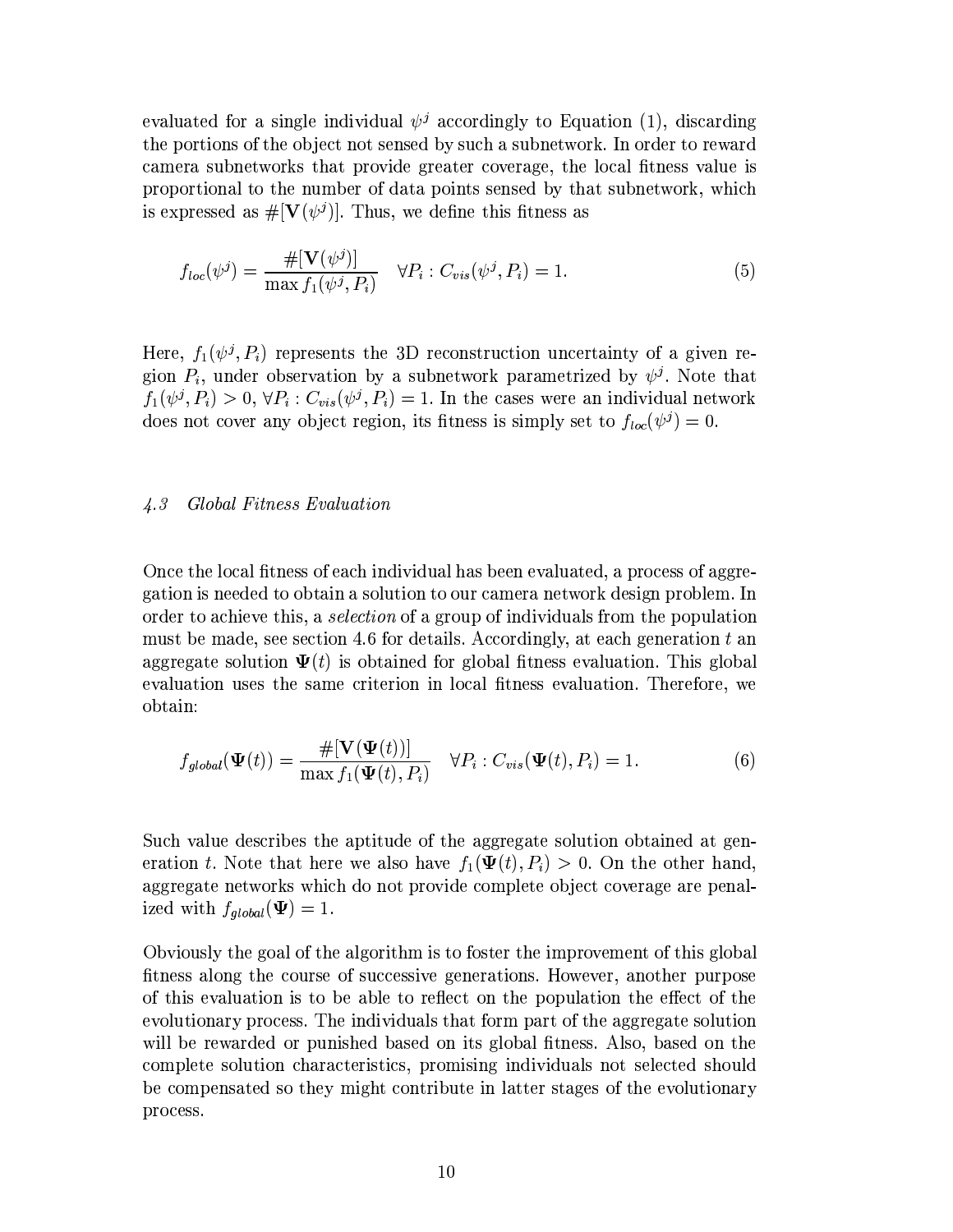#### Global Fitness Redistribution  $4.4$

A valid solution to the network design problem is one that reconstructs accurately the complete object. An optimal solution is one that provides the best possible reconstruction accuracy. Under the Parisian approach this solution is formed by aggregating multiple individuals from an evolving population. Hence, individuals that contribute to attaining and improving valid solutions should be favored in the evolution process. This requires addressing the aspects of function optimization and constraint satisfaction. In this subsection we shall describe how global fitness evaluation is used to deal concurrently with both of these issues.

Our approach consists in periodically adjusting the local fitness values of individuals in the population based on the results of global fitness evaluations. In particular, the local fitness value of a single individual is incremented or decremented (as the case may warrant) in consideration of aspects such as: global fitness values of the aggregate solution, local fitness values of other individuals as well as the individual's potential for improving the aggregate solution. This is achieved by defining two different local fitness adjustment functions, one to promote global fitness optimization and another to promote global constraint satisfaction.

Function optimization will be addressed first. In order to reflect the quality of an aggregate solution  $\Psi(t)$  on each of the individuals  $\psi^j$  that compose it, we use the ratio of improvement in global fitness among successive generations. The magnitude of the adjustment of an individual's local fitness is proportional to this ratio as follows

$$
g_1(\psi^j) = f_{loc}(\psi^j) \left[ \frac{f_{global}(\Psi(t))}{f_{global}(\Psi(t-1))} - 1 \right] \qquad \forall \psi^j \in \Psi(t).
$$
 (7)

Now we shall consider constraint satisfaction. It is very likely that each individual subnetwork will only cover part of the object. It is also possible that a given aggregation of individuals will not provide full object coverage. In this respect, when a particular aggregate solution  $\Psi(t)$  does not cover some object region  $P_i$  (e.g.  $C_{vis}(\Psi(t), P_i) = 0$ ) it would be desirable to enhance the fitness value of those individuals on the population that indeed cover such region. The amount of enhancement of those individuals shall be proportional to their difference in fitness with respect to the best individual in the population. Hence, we have

$$
g_2(\psi^j) = f_{loc}(\psi^{best}) - f_{loc}(\psi^j) \qquad \forall \psi^j : \mathbf{V}(\psi^j) \bigcap \overline{\mathbf{V}(\mathbf{\Psi}(t))} \neq \emptyset. \tag{8}
$$

Note that this value is only calculated for those individuals that cover an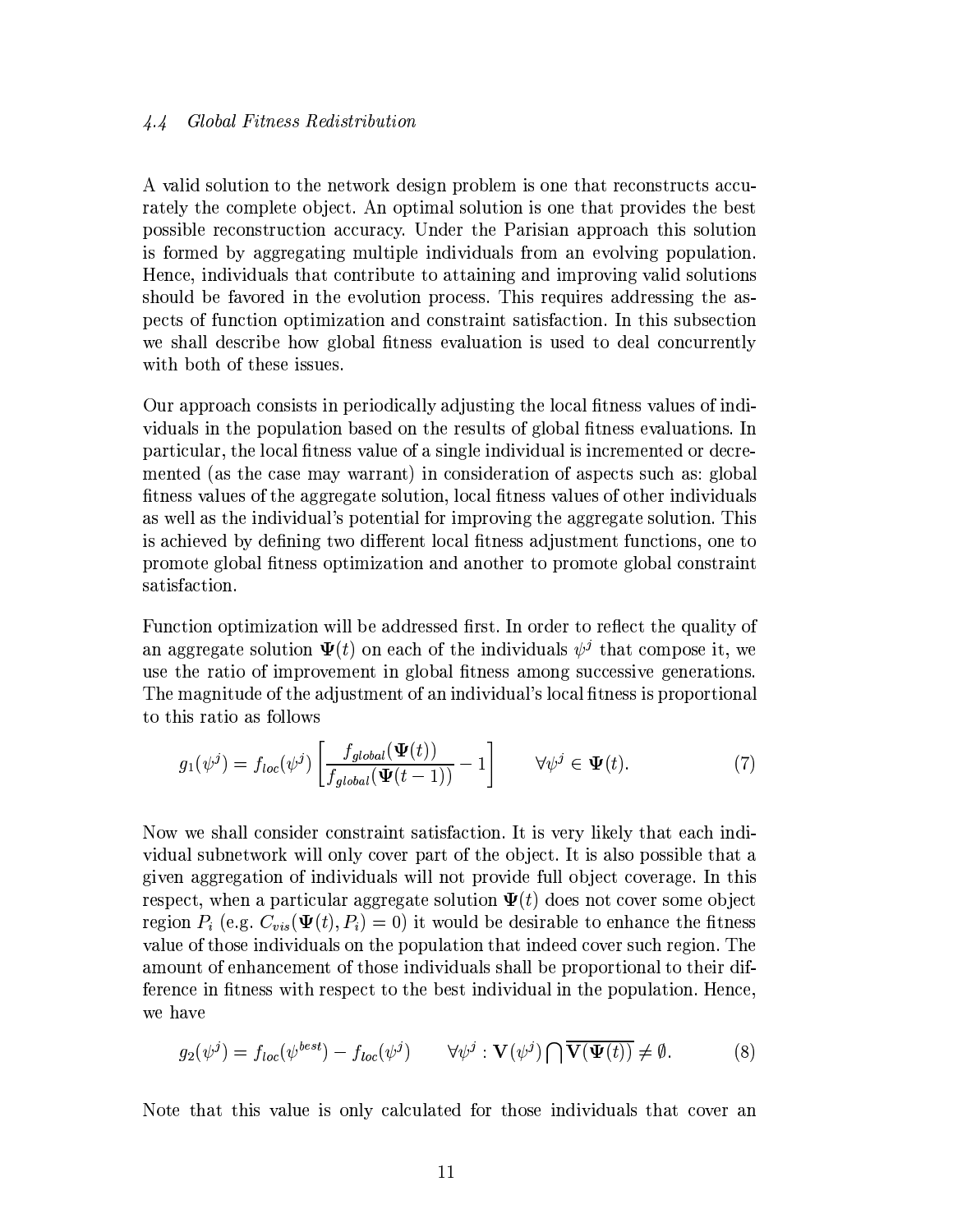object region not sensed by the aggregate solution formed at that generation.

Once both fitness adjustment functions are calculated, the global fitness is "fed-back" to the general population as follows:

$$
f_{loc}(\psi^j) = \begin{cases} f_{loc}(\psi^j) + \lambda_1 g_1(\psi^j) & \text{if } \psi^j \in \Psi(t) \\ f_{loc}(\psi^j) + \lambda_2 g_2(\psi^j) & \text{if } \mathbf{V}(\psi^j) \cap \overline{\mathbf{V}(\Psi(t))} \neq \emptyset \\ f_{loc}(\psi^j) & \text{otherwise} \end{cases}
$$

Here,  $\lambda_1$  and  $\lambda_2$  are user defined parameters that reflect the relative importance given to each of the aspects involved in the global fitness redistribution.

#### **Population Diversity Preservation**  $\mu.5$

Maintaining a diverse set of individual solutions is a pre-requisite for our implementation of the Parisian approach. This is made more evident since our search for an optimal configuration is developed over a highly multi-modal space. In this work, the fitness sharing scheme is adopted  $(17)$ . In this way, the fitness of an individual is adjusted by

$$
f'_{loc}(\psi_j) = \frac{f_{loc}(\psi_j)}{\sum_{i=1}^K sh(\psi_i, \psi_j)}, \text{ where } sh(\psi_i, \psi_j) = \begin{cases} 1 - \frac{\|\psi_i, \psi_j\|}{\sigma_{sh}} & \text{if } \|\psi_i, \psi_j\| < \sigma_{sh} \\ 0 & \text{otherwise} \end{cases}
$$

Since our individuals represent sets of spatially distributed cameras, the chosen metric was the Hausdorff distance. This metric is defined for our problem by

$$
\|\psi_i, \psi_j\| = h(\psi_i, \psi_j) = \max_{a \in \psi_i} \{\min_{b \in \psi_j} \{d(a, b)\}\},\
$$

where  $a, b$  represent the 3D positions of each camera in a given network and  $d(a, b)$  is the Euclidean distance among points. Geometrically, this metric expresses the maximum distance of a set to the nearest point in the other set. Based on such geometrical interpretation we can empirically define an appropriate sharing radius  $\sigma_{sh}$ . A related issue is the choice of a selection operator during evolution. One has the choice of using either ranking based selection or fitness proportional selection. It has been reported that tournament selection, is not adequate for fitness sharing approaches to multi-modal optimization due to the high selection pressure (16). Hence, in our approach we use a stochastic remainder selection operator. This choice is also justified by the fact that we use proportional fitness adjustment during global fitness redistribution (see previous subsection).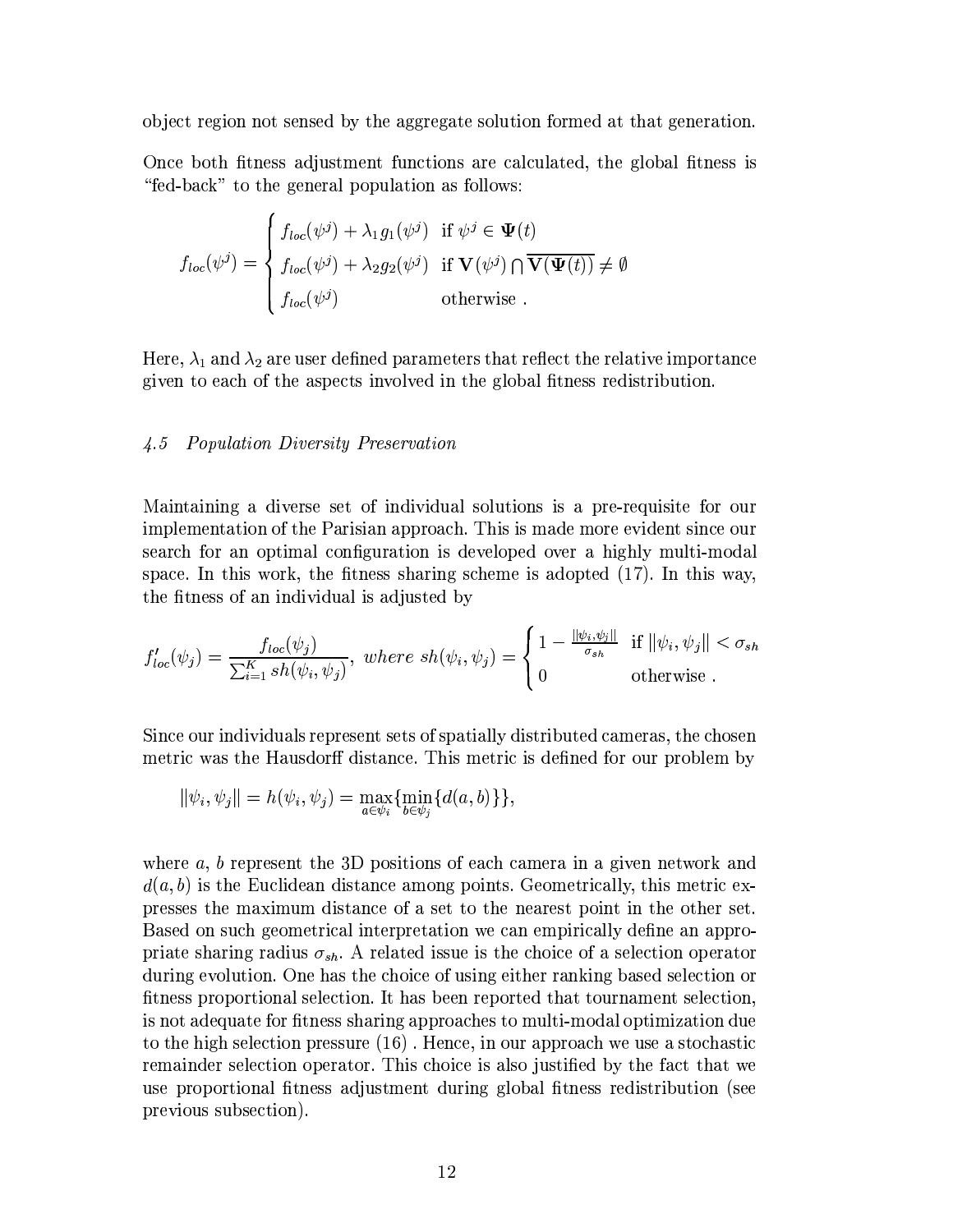#### *Aggregation of Individuals*  $\mu$ .6

As previously mentioned, at each generation a set of individuals is selected from the population in order to form a composite solution by means of aggregation. The manner by which such selection is carried out reflects directly on the quality of the solutions obtained by our approach. Moreover, such a procedure can be viewed as taking a sample of individuals from the population. A brute force approach which evaluates every possible combination of individuals is discarded from consideration due to its computational cost. Another alternative would be that of having a procedural mechanism by which a composite solution is incrementally built from the available population. This is in principle similar to incorporating local search in evolutionary techniques (e.g. memetic algorithms) and is necessarily application dependent. A more general approach is to use the individuals fitness values to influence the aggregation mechanism. In such a case we have the choice of either deterministic (i.e. elitist) or stochastic (i.e. roulette, tournament) selection procedures. In order to make such decision, the characteristics of the diversity preservation method must be taken into account. Fitness sharing mechanisms attempt to form and maintain clusters of individuals over each of the multi-modal function's local maxima (or minima as the case may be). The number of elements in each of this maxima should be proportional to it's magnitude. Hence, the selection of the best J individuals from the population is likely to produce very similar individuals (belonging to the same cluster), even for a well distributed population. Under such scenario, a clustering technique would be desirable in order to properly identify each local maxima for consideration into the aggregate solution (14). To avoid such calculations we have implemented the following simple procedure:

```
for i=1 to J
 Select the Best Individual in the Population
Eliminate all Individuals whithin the Sharing Radius
```
Naturally, special considerations need to be taken for the case where the population doesn't provide enough diversity for selecting  $J$  different individuals. However, this procedure takes advantage of the fact that distances among individuals have already been calculated in the fitness sharing stage. Heuristic provisions can be made to ensure that the selected individuals are maintained across several generations. This would correspond to elitist selection in typical genetic algorithms.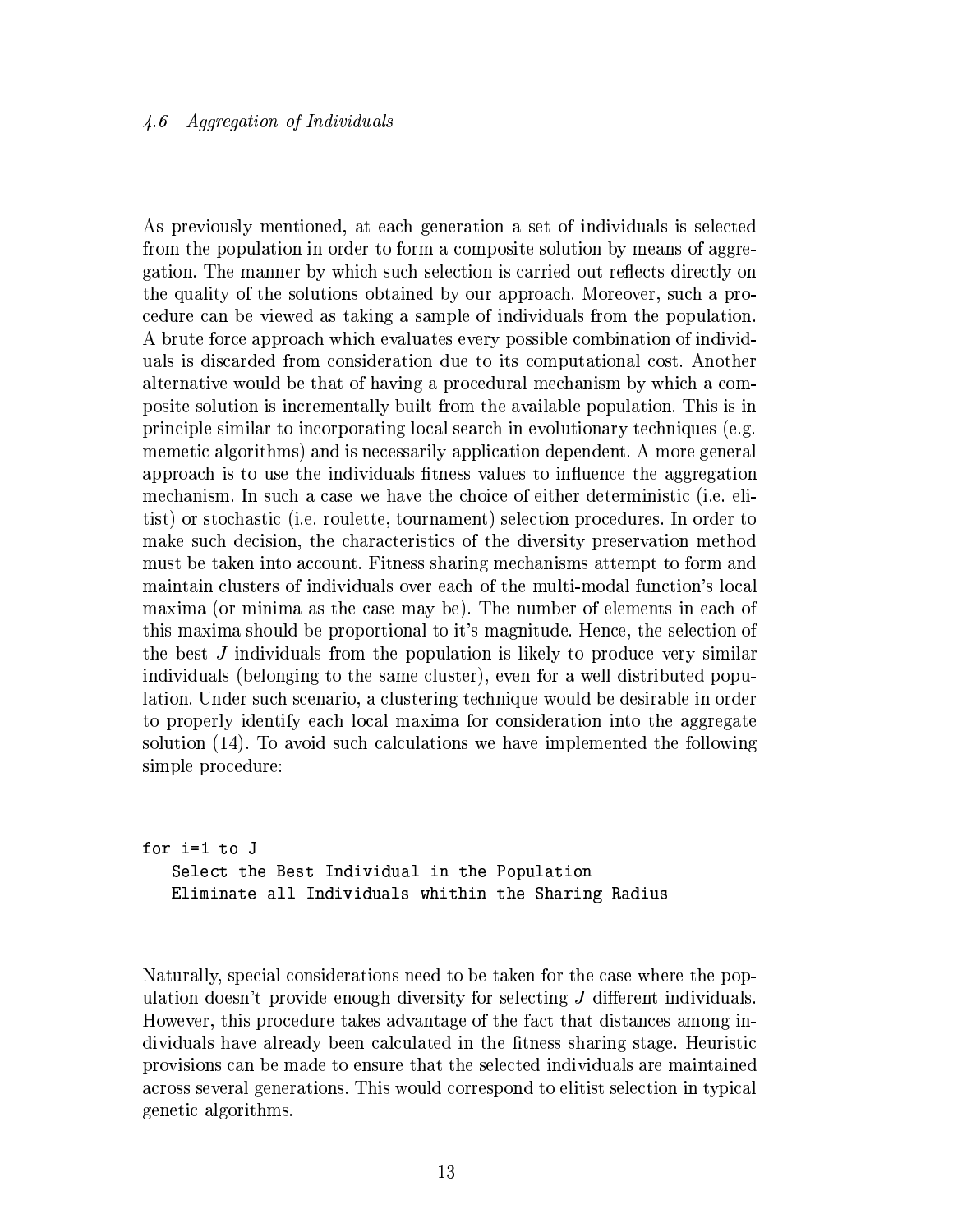

Fig. 3. The 3D object under observation. The concave object is partitioned into different regions in order to facilitate the fitness evaluation of sub-networks of small size. A photogrammetric network formed by 9 cameras is illustrated on the right.

## 5 **Experimental Results**

The reconstruction of a complex 3D object is considered in our experimentation. The goal is to determine a viewing configuration that will offer optimal results in terms of reconstruction accuracy. Here, we shall consider the design of a fixed size camera network of  $M = 9$  stations. According to our approach, the level of granularity of our problem decomposition needs to be established. For these series of experiments we will use camera subnetworks of  $N=3$  cameras. In this way, each of the individuals in the population will consist of a vector  $\psi \in \mathbb{R}^6$ . Hence, a total of  $J=3$  subnetworks will need to be aggregated in order to form a complete solution to our network design problem. The convex polyhedral object under study, depicted in Figure 3, is partitioned into  $R=6$  regions. The selection of individuals for solution aggregation is based on their fitness value. Finally, the user defined valued  $\lambda_1$  and  $\lambda_2$  are set to  $\lambda_1 = \lambda_2 = 1.0$  For all our experiments, SBX-crossover is utilized with a probability  $P_c = 0.95$  along with polynomial mutation subject to  $P_m = 0.05$ . A sharing radius of  $\sigma_{sh} = 0.75$  was utilized.

### $5.1$ *Algorithm Performance*

We have used stochastic remainder selection for reproduction under generational replacement. Alongside of our methodology, the same global fitness function was optimized by a typical genetic algorithm (e.g. each individual encodes a complete solution). This was done in order to have some reference point in the assessment of our proposed methodology. Using a population of 30 individuals, both evolutionary algorithms were executed for 100 generations.

Figure 4 plots population performance measures (best, mean, worse fitness)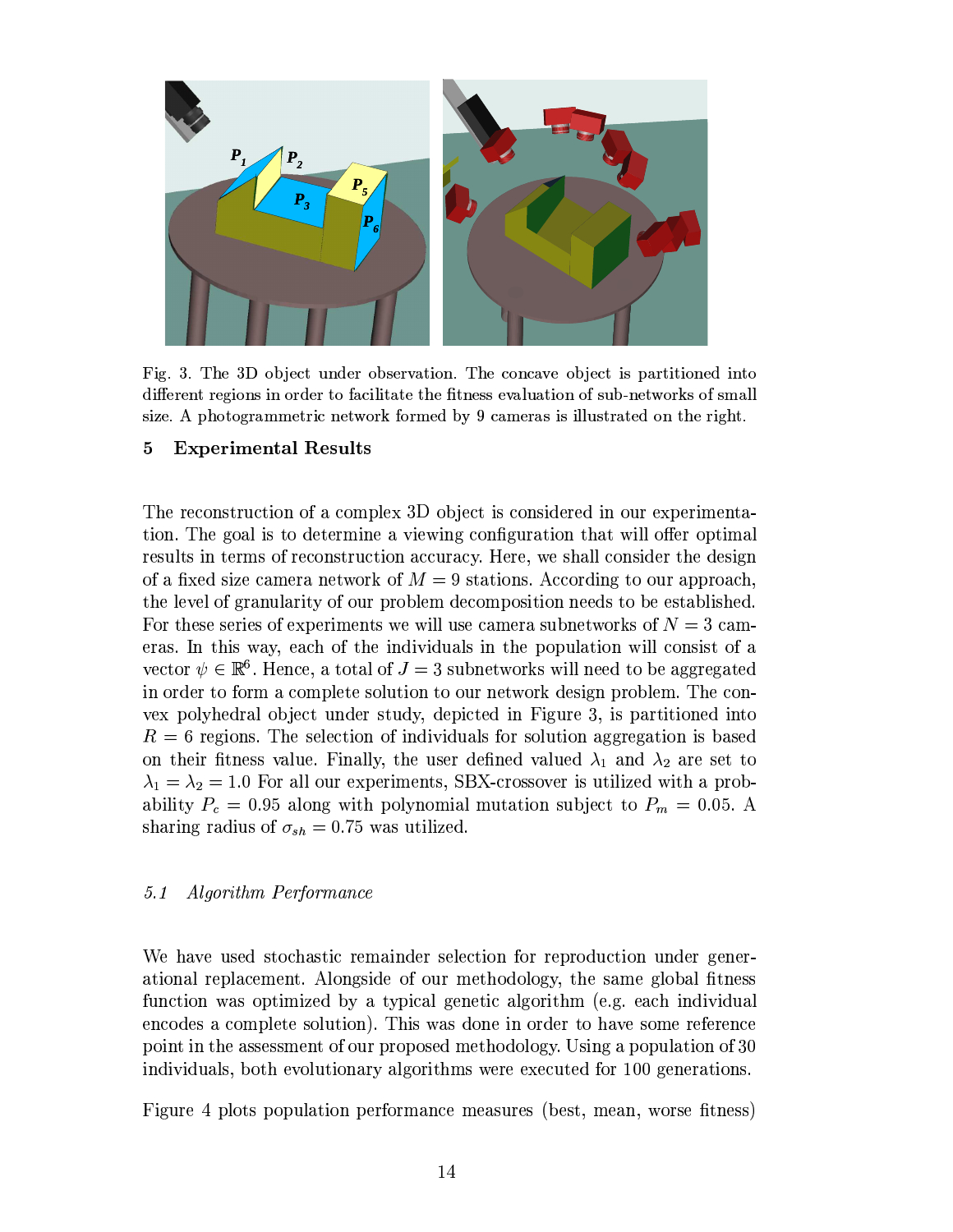

Fig. 4. Performance Comparison. On the left, the population evolution of a typical genetic algorithm is depicted. On the right, higher fitness values are consistently attained by the aggregate solutions of our proposed methodology. Plotted values reflect the averages over 20 executions with  $\lambda_1 = \lambda_2 = 1.0$ .



Fig. 5. These images show different imaging geometries obtained by our approach, which represents the best solutions found at different executions of our algorithm. Membership to a given subnetwork is depicted by camera color.

for a canonical GA on the left and also for our Parisian approach on the right. While these measures are descriptive of the dynamics of our population, the importance is on the *aggregate solution fitness* measure. In this respect, our approach slightly outperforms a canonical methodology in terms of solution quality. However, these results are made more relevant when considering the computational cost involved in fitness evaluation. For our studied object, evaluation based on criterion  $(1)$  of a complete network of 9 cameras is over 15 times more costly than that of a 3 camera subnetwork. Accordingly, by virtue of our problem decomposition, the total execution time of the algorithm is reduced 10 times. Clearly, a significant benefit in performance has been achieved.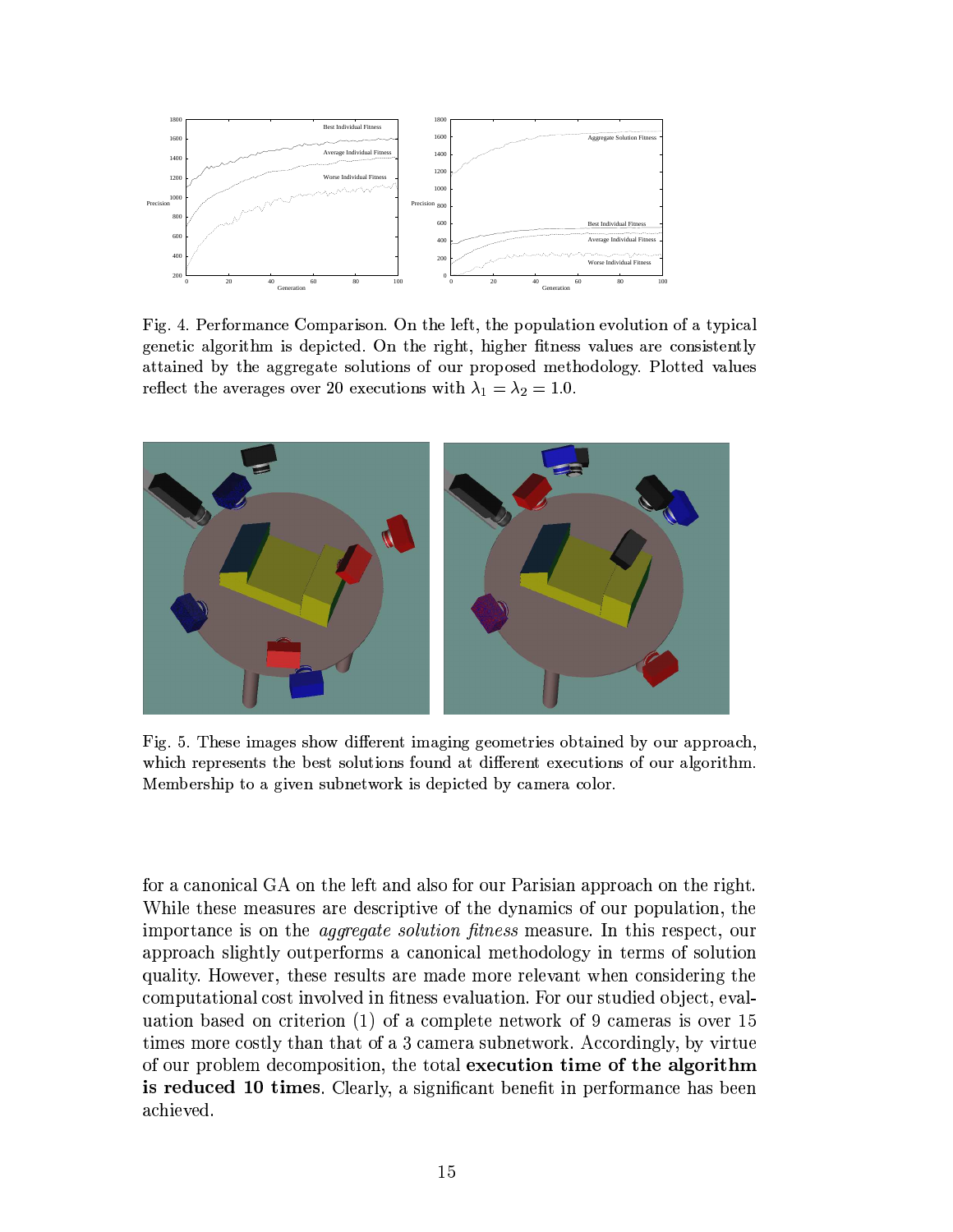

Fig. 6. Dependence on parameters  $\lambda_1, \lambda_2$ . The plot on the left corresponds to an execution with mixing values  $[\lambda_1 = 0.8, \lambda_2 = 0.2]$ . Performance is slightly deteriorated. The plot on the right represents an execution with values  $[\lambda_1 = 0, \lambda_2 = 1.5]$ . Note the almost random algorithm performance.

#### *Imaging Geometry Configurations*  $5.2$

Analysis and comparison among the best configurations found by our algorithm are comparable with the geometrical distributions reported in (7). Figure 5 depicts two of the configurations found by our algorithm. Note the geometrical similarities among both configurations. Each of these networks is composed of 3 subnetworks that are integrated by 3 cameras. Different color schemes depict the membership of each particular camera to a given subnetwork. These subnetworks correspond to a single individual in the population. In both configurations some of the cameras present mixed colors, indicating the composition of at least two cameras located in the same position. This corresponds to the Second Order Design stage in photogrammetric network design. The Parisian approach found similar geometrically configurations from an aggregation of distinct individuals in both cases. Nevertheless, the configuration on the right has an improvement of  $4.2\%$  on the fitness value in terms of precision. Such discrepancies illustrate the high non-linearity of our search space.

#### Parameter Setting 5.3

The choice of mixing values  $\lambda_1, \lambda_2$  is an important aspect in the performance of the algorithm, as they determine the magnitude of the global fitness adjustment given to each individual. In order to exemplify such phenomena we have carried out different experiments varying the ratio and magnitude of these values. Experiments show a fairly robust behavior for similarly scaled values under 1.0. In general, performance deteriorates as magnitude and the ratio among parameters increases. The right plot of Figure 6 illustrates the scenario where constraint satisfaction is completely predominant over function optimization. As a result, the fitness value of aggregate solutions is decreased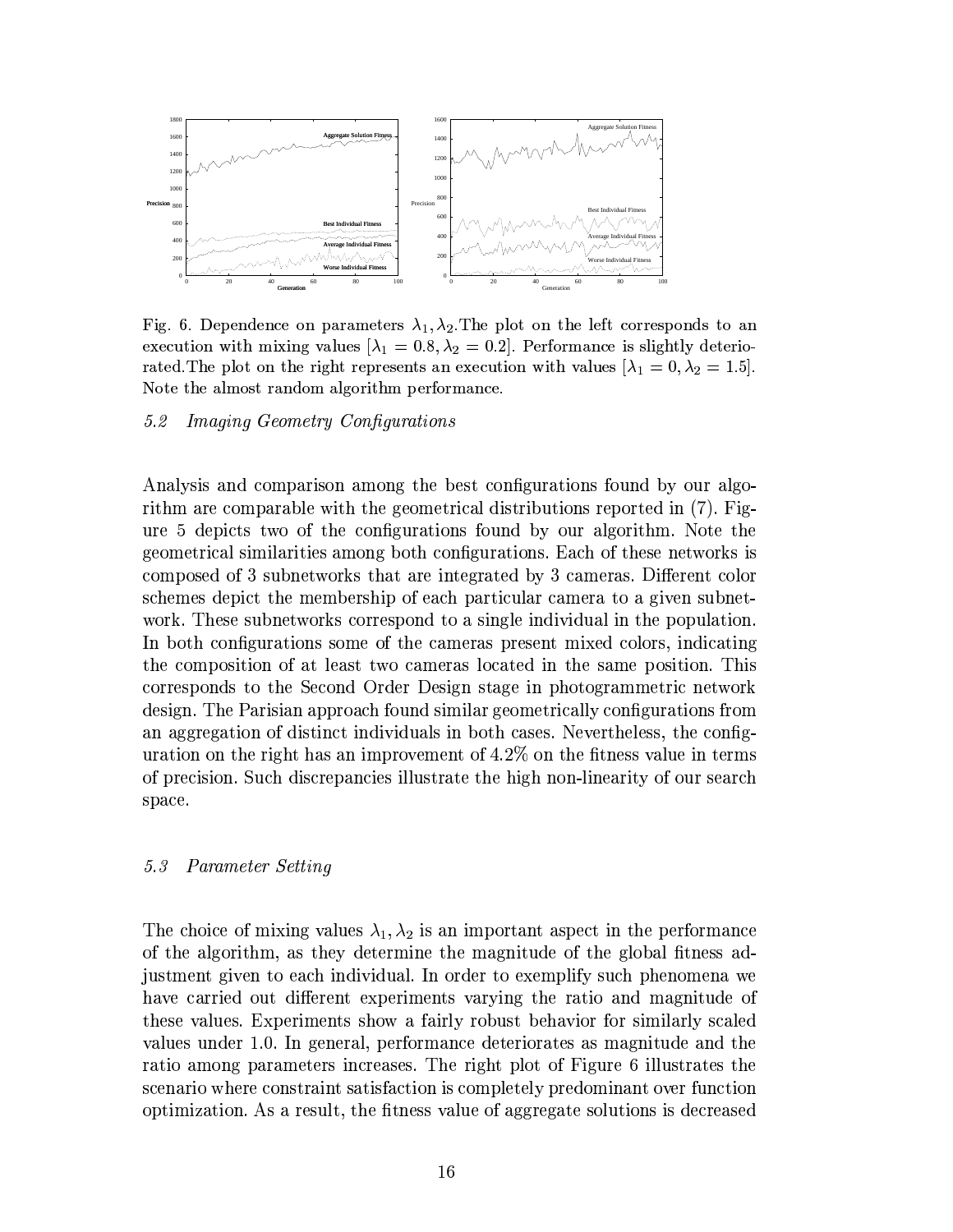| Subnetwork<br>Size | Best<br>Fitness | Computational<br>Speed-up |
|--------------------|-----------------|---------------------------|
| 2                  | 1666.43         | 29.72                     |
|                    | 1630.21         | 21.41                     |
|                    | 1310.84         | 11.48                     |
|                    | 1758.68         | 5.03                      |
| 12                 | 1702.05         | $1.0\,$                   |

Table 1

Results after 20 executions of our algorithm for different levels of granularity.

by weaker configurations that are unreasonably enhanced by the global fitness evaluations.

The level of granularity also plays a major role in the performance of our system. This is reflected in quality of our solutions as well as on the efficiency of our system. To illustrate this, the case of a 12 camera network is studied. Experiments for sub-networks of 2,3,4 and 6 cameras were carried out and results compared against a canonical evolutionary algorithm. For all experiments a population of 50 individuals was used. Also, mixing parameters where set to  $\lambda_1 = \lambda_2 = 1.0$  and the sharing radius set to  $\sigma_{sh} = 0.75$ . The performance results after 20 executions are presented in table 5.4. The most accurate configuration was obtained by the canonical evolutionary approach. Among the results for different levels of decomposition by our Parisian approach, the results favor the choice of individual subnetworks of small size, as they give better fitness values along with the highest computational speed-up. The geometric disposition of these resulting camera networks is depicted in figure 7. While, in this scenario, the Parisian approach attained slightly lower fitness values than a canonical approach, note an almost 30 times reduction in execution time. Again, a significant benefit in terms of performance has been achieved.

### **Problem Decomposition Granularity**  $5.4$

#### **Conclusions and Discussion** 6

The Parisian approach to evolutionary computation offers an efficient way to address the problem of automated camera placement, while preserving the validity of photogrammetric procedures. In fact, by virtue of an adequate problem partition and decomposition, solution quality is improved with considerable reductions in computational effort for the considered scenarios. Future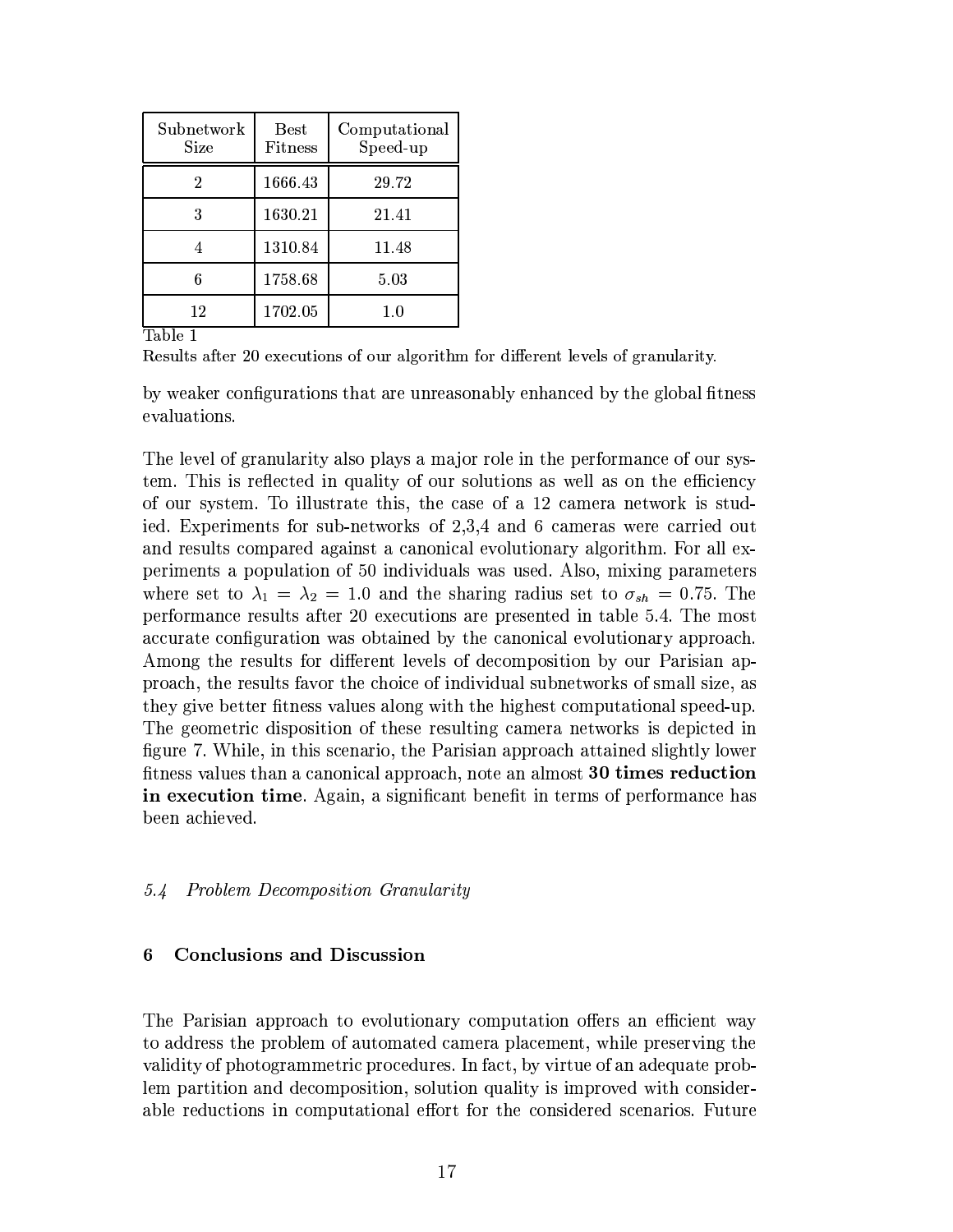

3 Subnetworks of 4 Cameras



2 Subnetworks of 6 Cameras



4 Subnetworks of 3 Cameras



6 Subnetworks of 2 Cameras

Fig. 7. Network configurations of 12 cameras with different levels of decomposition granularity.

work includes incorporating rigorous bundle adjustment procedures, where the computational savings should be even more dramatic. However, such research lines require careful considerations regarding Zero Order Design for photogrammetric networks, due to the need for a common datum in bundle adjustment procedures.

This work has developed an efficient optimization technique based an original conception of population based evolutionary optimum seeking. In particular, a novel application for the Parisian approach has been described and important application related aspects have been addressed. This work incorporated canonical evolutionary principals in order to achieve the goal of evolving a solution based on the evolution of its components. While promising experimental results are obtained, a lack of theoretical principals describing the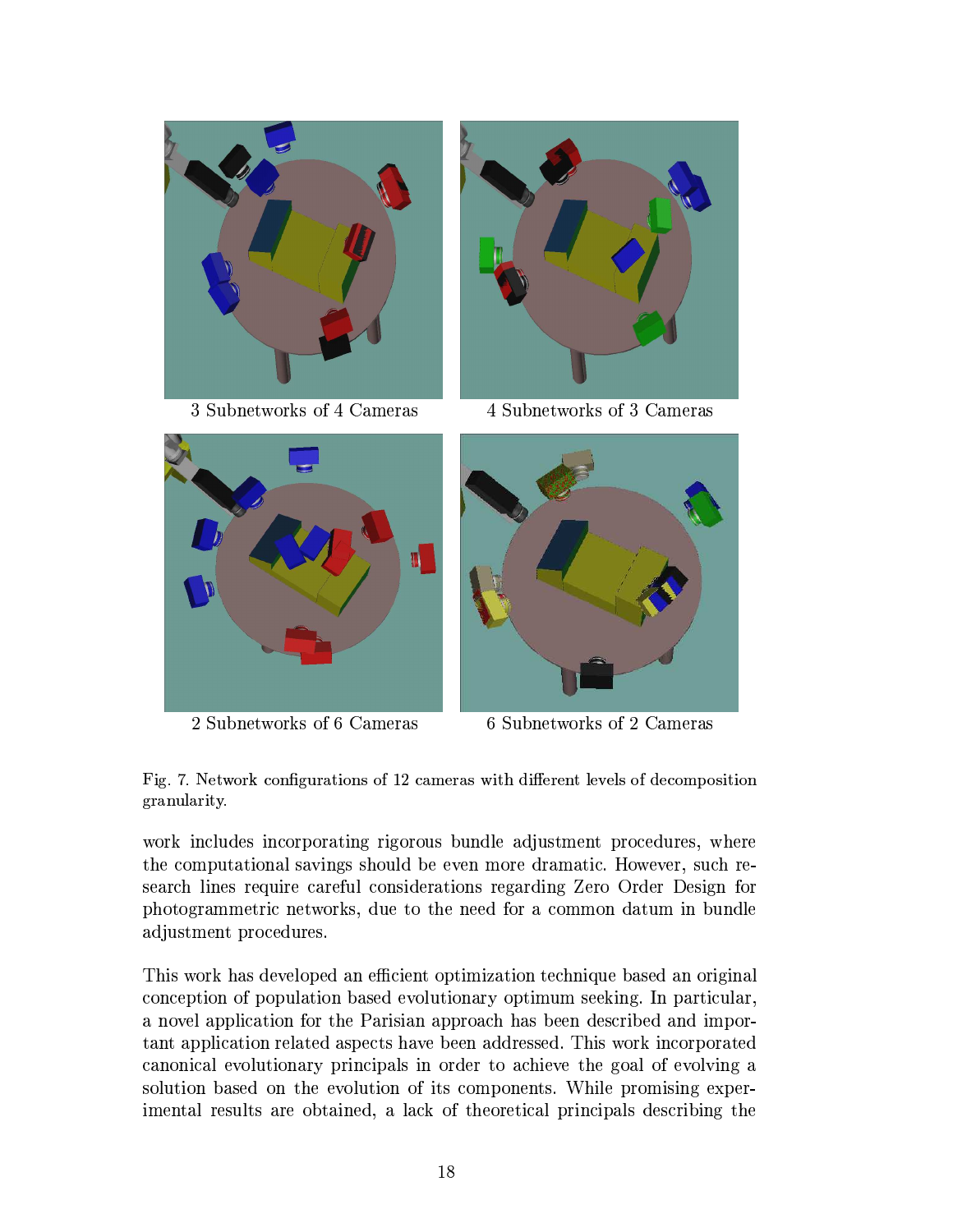algorithm behavior is still pending as in general evolutionary algorithms. Nevertheless, there are many specialized evolutionary approaches that could be used in conjunction with our proposed methodology, such as parallel evolutionary algorithms, co-evolution techniques or even multi-objective evolutionary algorithms.

# Acknowledgments

This research was funded by CONACyT and INRIA through the LAFMI project 634-212. First author supported by scholarship 142987 from CONA- $C_{y}T$ .

# References

- [1] Fraser, C.S. 1996. "Network Design", In Close Range Photogrammetry and *Machine Vision* (K.B. Atkinson, editor), Whittles Publishing, Caithness, Scotland, pp. 256-281.
- [2] Wong C., Kamel M. 2004. "Comparing Viewpoint Evaluation Functions" for Model-Based Inspectional Coverage". 1st Canadian Conference on Computer and Robot Vision (CRV'04). May 2004. pp. 287-294.
- [3] Chen, S.Y., Li, Y.F. 2004. "Automatic sensor placement for model-based robot vision", Systems, Man and Cybernetics, Part B, IEEE Transactions on, Vol.34, Iss.1, Feb. 2004 Pages: 393-408.
- [4] Fraser, C.S. 1987, "Limiting Error Propagation in Network Design", Photogrammetric Engineering & Remote Sensing,  $53(5):487-493$ .
- [5] McGlone, C. (Editor) 2004. "Manual of Photogrammetry". Published by American Society for Photogrammetry and Remote Sensing. Bethesda, Maryland 20814. 1151pp.
- 6 Mason, S. 1997. "Heuristic Reasoning Strategy for Automated Sensor Placement", Photogrammetric Engineering & Remote Sensing, 63(9):1093- $1102$  p.
- [7] Olague, G. 2002. "Automated Photogrammetric Network Design Using Genetic Algorithms". Photogrammetric Engineering & Remote Sensing, 68(5):423-431. Awarded "2003 First Honorable Mention for the Talbert Abrams Award", by ASPRS.
- [8] Saadatseresht, M., Fraser, C., Samadzadegan, F., Azizi, A. 2004. "Visibility Analysis In Vision Metrology Network Design", The Photogrammetric Record 19(107):219-236. September 2004.
- [9] Olague, G., Mohr, R. 2002. "Optimal Camera Placement for Accurate Reconstruction". Pattern Recognition, 35(4):927-944 p.
- [10] Dunn E., Olague G., Lutton E. 2005. "Automated Photogrammetric Net-